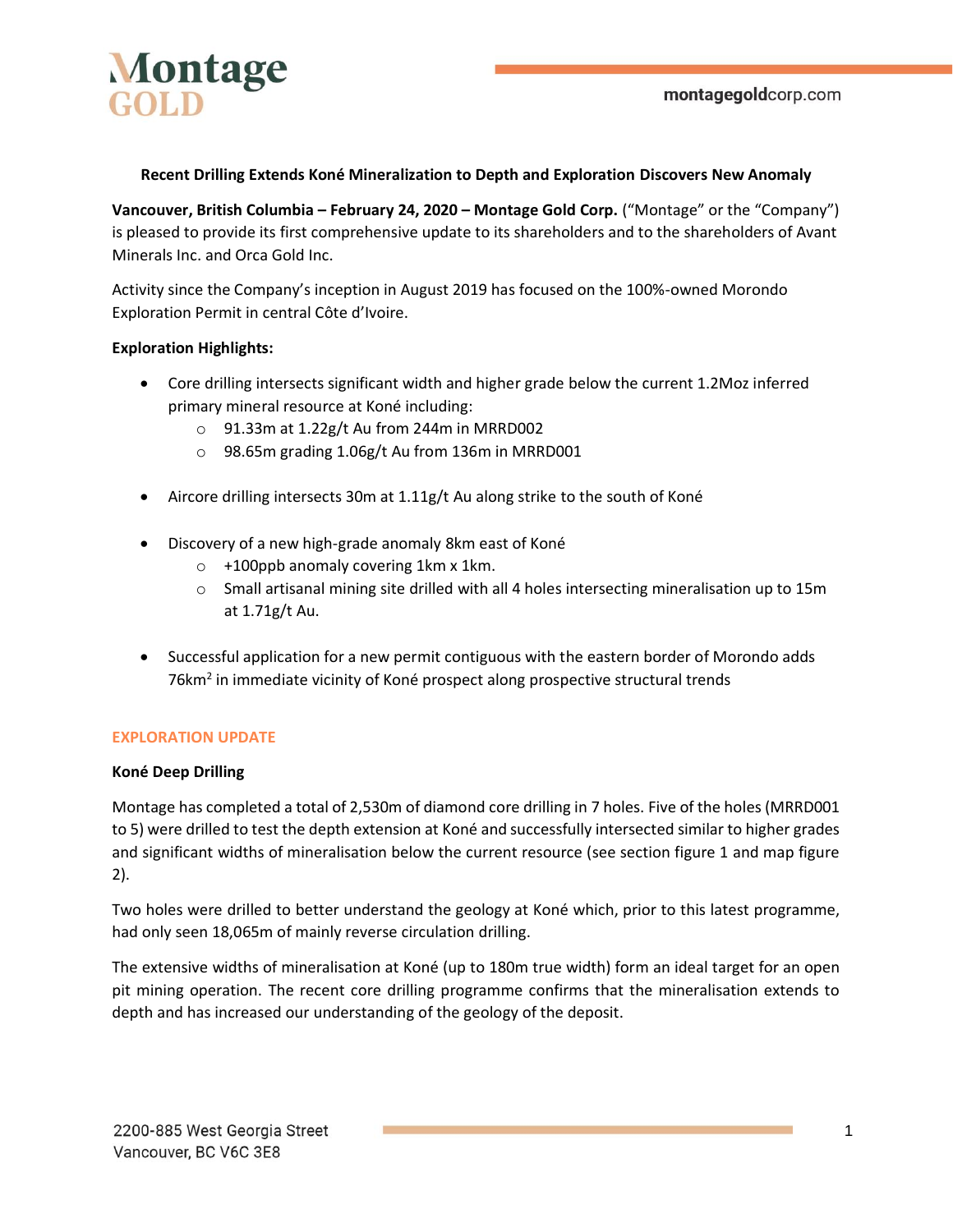The Koné resource has the potential to expand significantly and the width and geometry of the mineralisation suggests that the deposit can be mined to a considerable depth. The next drill programme will test the full potential of Kone and define the ore body.

| Hole           | <b>Additional</b> | From   | To     | <b>Metres</b> | Au g/t Uncut |
|----------------|-------------------|--------|--------|---------------|--------------|
| <b>MRRD001</b> |                   | 198.35 | 297.00 | 98.65         | 1.06         |
|                | including         | 198.35 | 231.05 | 32.70         | 1.27         |
|                | including         | 235.85 | 255.25 | 19.40         | 1.29         |
|                | including         | 261.30 | 297.00 | 35.70         | 1.01         |
| <b>MRRD002</b> |                   | 334.83 | 426.16 | 91.33         | 1.22         |
|                | including         | 340.95 | 352.00 | 11.05         | 0.93         |
|                | including         | 358.00 | 367.50 | 9.50          | 2.81         |
|                | including         | 373.20 | 411.30 | 38.10         | 1.58         |
|                | including         | 414.05 | 426.15 | 12.10         | 0.62         |
| <b>MRRD003</b> |                   | 270.75 | 290.20 | 19.45         | 1.36         |
|                |                   | 348.00 | 411.30 | 63.30         | 0.73         |
|                | including         | 348.00 | 362.10 | 14.10         | 0.83         |
|                | including         | 370.00 | 386.00 | 16.00         | 1.36         |
| MRRD004        |                   | 215.00 | 348.00 | 133.00        | 0.67         |
|                | including         | 215.00 | 230.00 | 15.00         | 0.78         |
|                | including         | 247.00 | 255.70 | 8.70          | 1.24         |
|                | including         | 283.00 | 294.00 | 11.00         | 0.94         |
|                | including         | 310.7  | 348.00 | 37.30         | 1.04         |
| <b>MRRD005</b> |                   | 262.00 | 354.00 | 92.00         | 0.75         |
|                | including         | 262.00 | 273.00 | 11.00         | 1.19         |
|                | including         | 279.00 | 284.70 | 5.70          | 4.55         |
|                | including         | 308.00 | 315.00 | 7.00          | 1.17         |
|                | including         | 348.55 | 354.00 | 5.45          | 0.65         |
| <b>MRRD006</b> |                   | 86.10  | 239.85 | 153.75        | 0.77         |
|                | including         | 86.10  | 93.70  | 7.60          | 0.87         |
|                | including         | 102.00 | 126.00 | 24.00         | 1.18         |
|                | including         | 166.00 | 172.00 | 6.00          | 1.3.         |
|                | including         | 200.00 | 239.85 | 39.85         | 1.2.         |
|                |                   | 308.20 | 321.00 | 12.8          | 0.93         |
| <b>MRRD007</b> |                   | 2.00   | 28.00  | 26.00         | 1.35         |
|                |                   | 37.00  | 47.00  | 10.00         | 1.08         |
|                |                   | 73.00  | 83.00  | 10.00         | 1.15         |
|                |                   | 107.00 | 118.00 | 11.00         | 0.78         |

#### **Drilling Results:**

Intercepts are +90% of true width. Hole locations are detailed in Appendix 1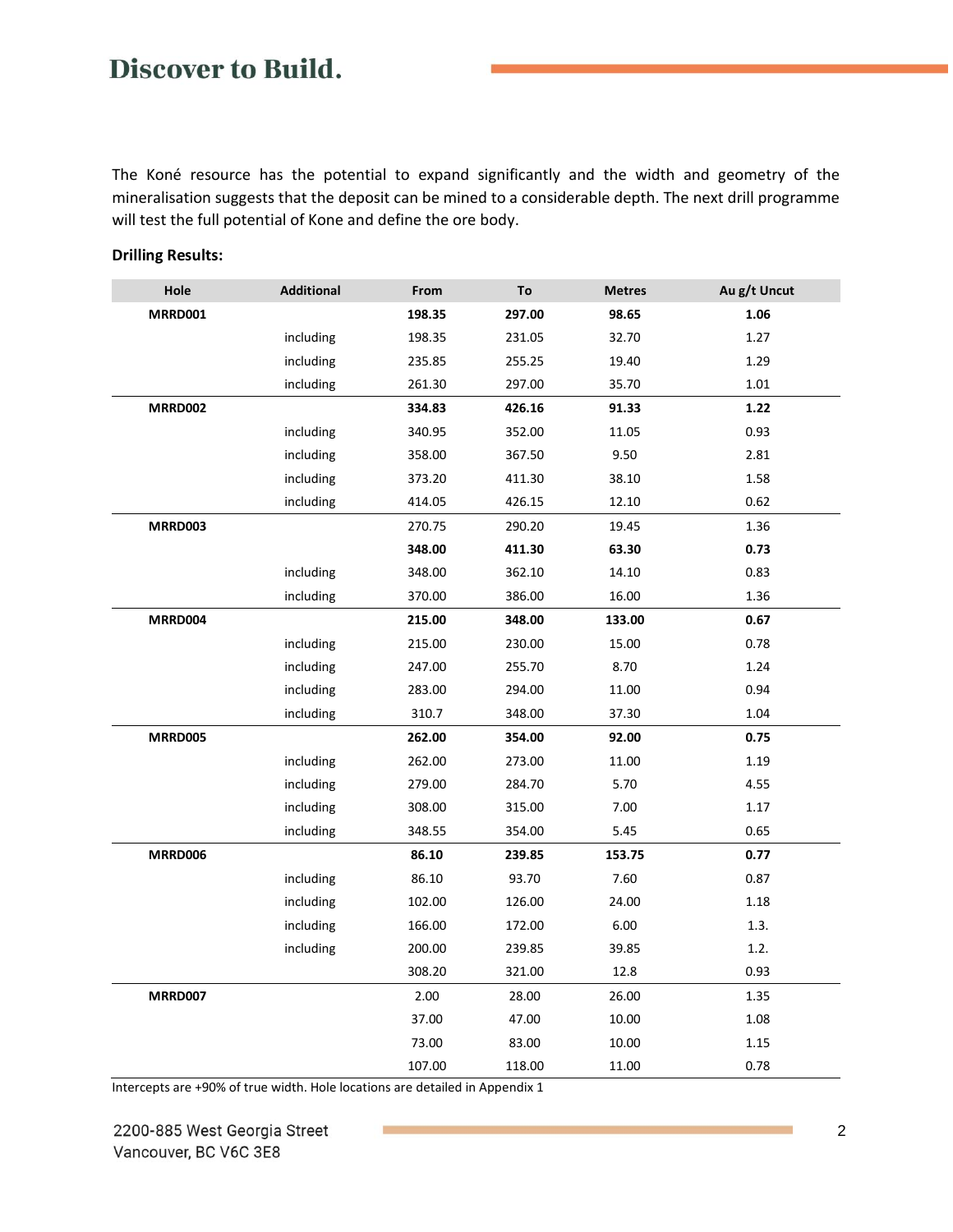#### **Next Drill Programme**

The Company plans to accelerate drilling at Koné with the introduction of a second rig and a 10,000m programme aimed at demonstrating the potential of the project to deliver a significantly larger and higher grade resource.

#### **Regional Exploration**

Within the immediate vicinity of Koné, the Company completed a short aircore program (4,761m) to test subtle geochemical anomalies on strike from the existing mineralization. Results from that program identified saprolite mineralization in a number of holes within 1km of the Koné resource, including 30m at 1.11 g/t just south of the current Koné resource. Notable intercepts from the programme are shown below:

| Hole    | From | Тο | <b>Metres</b> | Au g/t Uncut |
|---------|------|----|---------------|--------------|
| MRAC023 | 3    |    | ь             | 0.48         |
| MRAC050 | 6    | 21 | 15            | 0.46         |
| MRAC063 |      |    |               | 0.92         |
| MRAC072 | 27   | 33 | ь             | 0.40         |
| MRAC074 | 15   | 21 | 6             | 0.47         |
| MRAC098 | 6    | 18 | 12            | 0.32         |
| MRAC107 | 6    | 36 | 30            | 1.11         |

True widths are unknown at this time as this represents the first drilling of these targets

#### **New Discovery (within 8km of Koné – "Petit Yao")**

The eastern part of the Morondo Permit had, until recently, not been explored. During the Company's recent exploration programme, soil sampling was carried out over this part of the Permit. Sample results have defined a +100ppb anomaly over an area of 1km x 1km (figure 3). Following up on this sampling, four shallow RC holes were drilled over the small part of the anomaly, with all four holes intersecting mineralisation.

| Hole    | <b>From</b> | Τo     | <b>Metres</b> | Au g/t Uncut |  |
|---------|-------------|--------|---------------|--------------|--|
| MRAC116 | 22          | 27     |               | 3.73         |  |
|         | 31          | 34     |               | 0.74         |  |
| MRAC117 | 20          | 28     |               | 2.06         |  |
| MRAC118 | 15<br>30    |        | 15            | 1.71         |  |
| MRAC119 | 31          | 34     |               | 1.09         |  |
|         | 39          | 46 eoh |               | 0.87         |  |

True widths are unknown at this time as this represents the first drilling of these targets

A follow up shallow RC drilling programme is currently underway to further evaluate this new discovery.

Based upon the success of soil sampling in the East of the Morondo Permit and the resulting discovery of Petit Yao, a further and comprehensive soil sampling programme has been initiated in the area.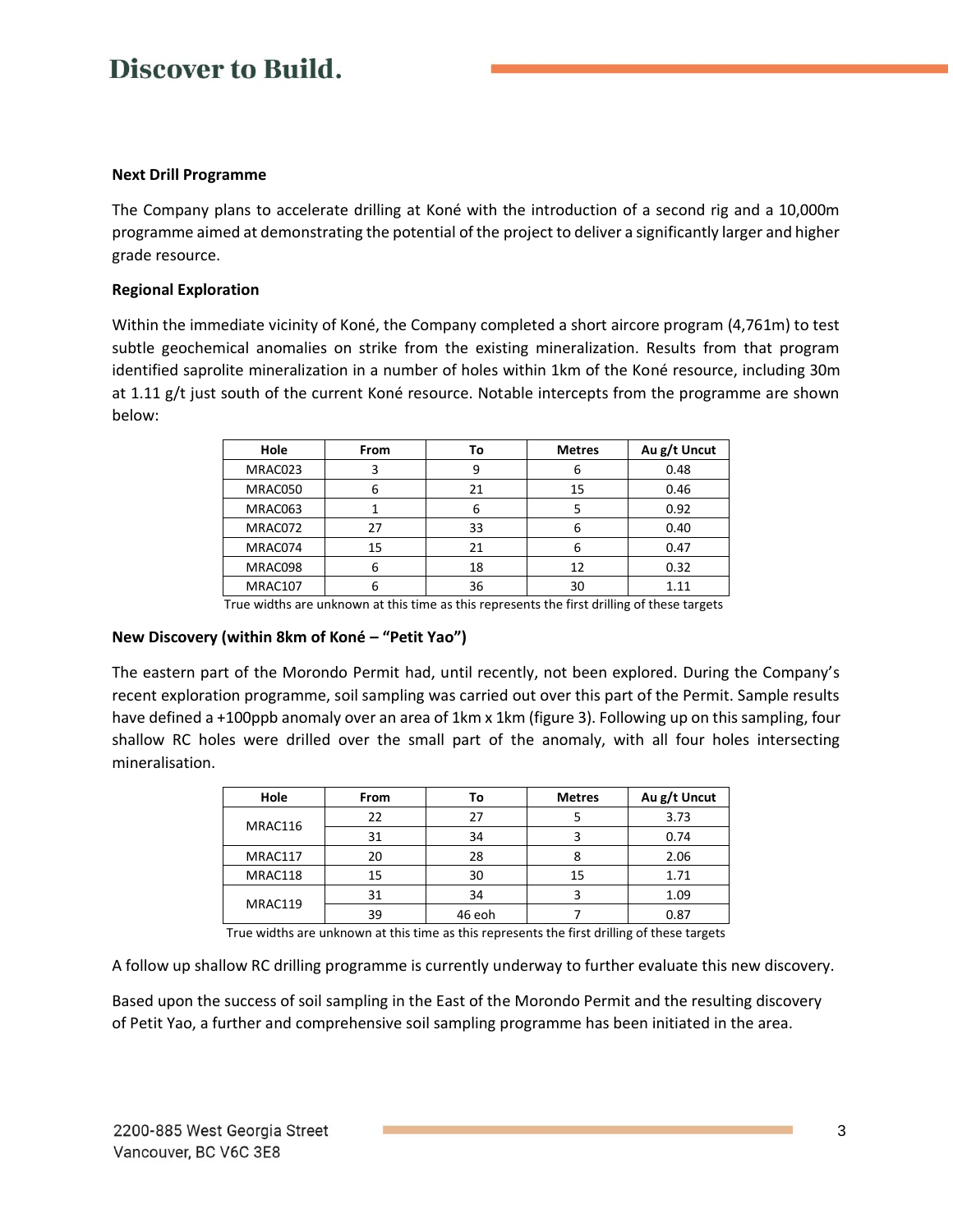#### **New Permit Application**

Following the discovery of Petit Yao, Montage has submitted a new permit application for a 76km<sup>2</sup> area contiguous with the eastern boundary of the current Permit.

Montage now holds exploration permits and applications totalling 1,440km<sup>2</sup> within 70km of Koné. Exploration in these areas will focus on the delineation of satellite deposits that can add to the Koné resource

#### **CORPORATE UPDATE**

Montage has CA\$8.5 million in cash as at February 20, 2020 and continues to be well-funded to continue exploration at Koné and other properties within its portfolio.

The Company is preparing for a going-public transaction; however, no final decision has been made in this regard. Management is monitoring market conditions in order to best enhance shareholder value

#### **About Montage Gold Corp**

**Montage Gold** is a private Canadian resource company focused on exploration and development opportunities in Côte d'Ivoire The Company has an experienced board of directors and management team and a strong balance sheet.

*The technical contents of this release have been approved by Hugh Stuart, BSc, MSc, a Qualified Person pursuant to National Instrument 43-101. Mr. Stuart is the Chief Executive Office of the Company, a Chartered Geologist and a Fellow of the Geological Society of London.* 

*Samples used for the results described herein have been prepared and analyzed by fire assay using a 50 gram charge at the Bureau Veritas facility in Abidjan, Côte d'Ivoire. Field duplicate samples are taken and blanks and standards are added to every batch submitted.*

#### **For Further Information, Contact:**

Elina Chow Investor Relations Catch Advisory Group Inc. 416.845.8495 [info@montagegoldcorp.com](mailto:info@montagegoldcorp.com)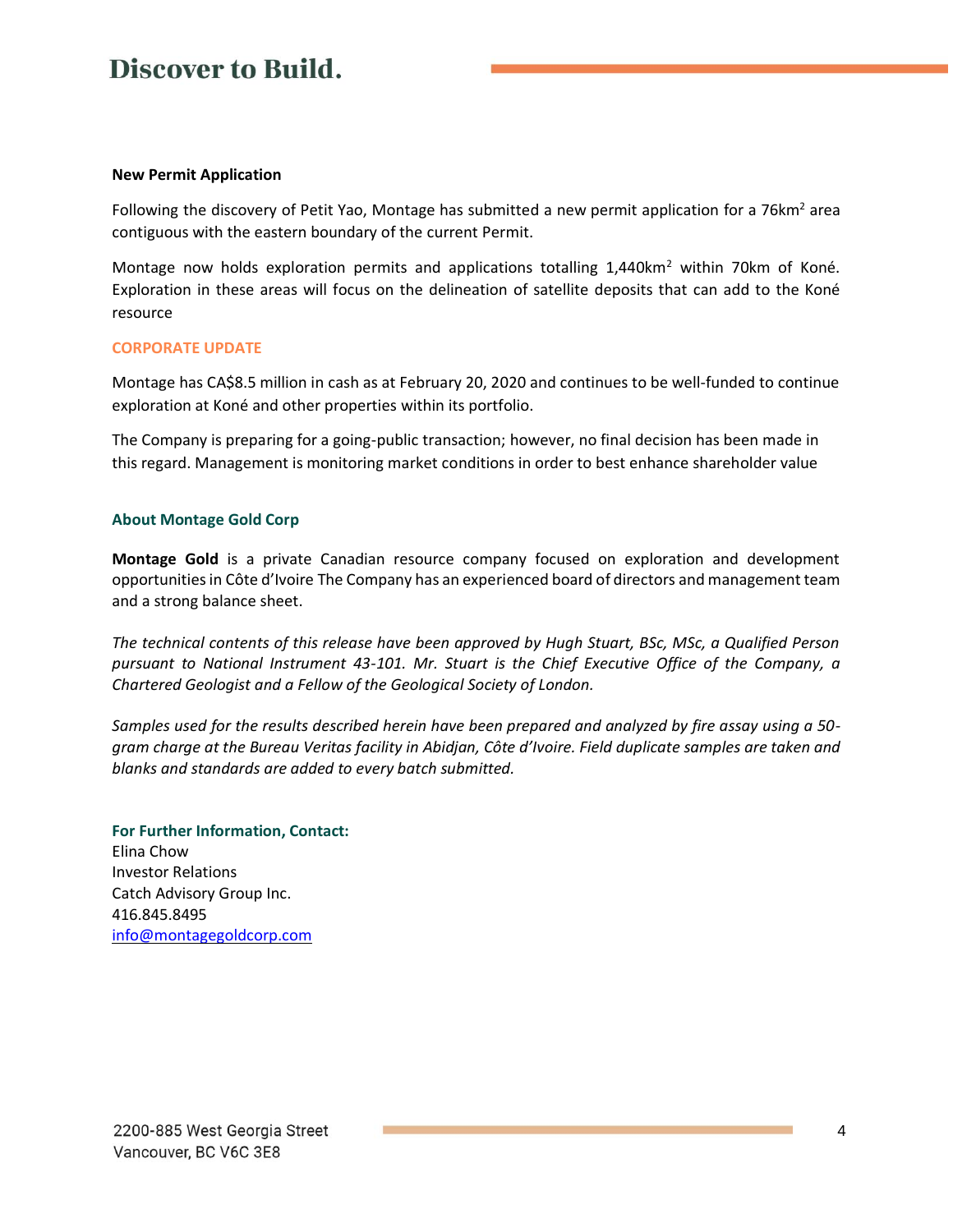

**Figure 1:** Koné Drill Section showing location of recent drilling in relation to current Inferred Resource

**Figure 2:** Koné Section Location

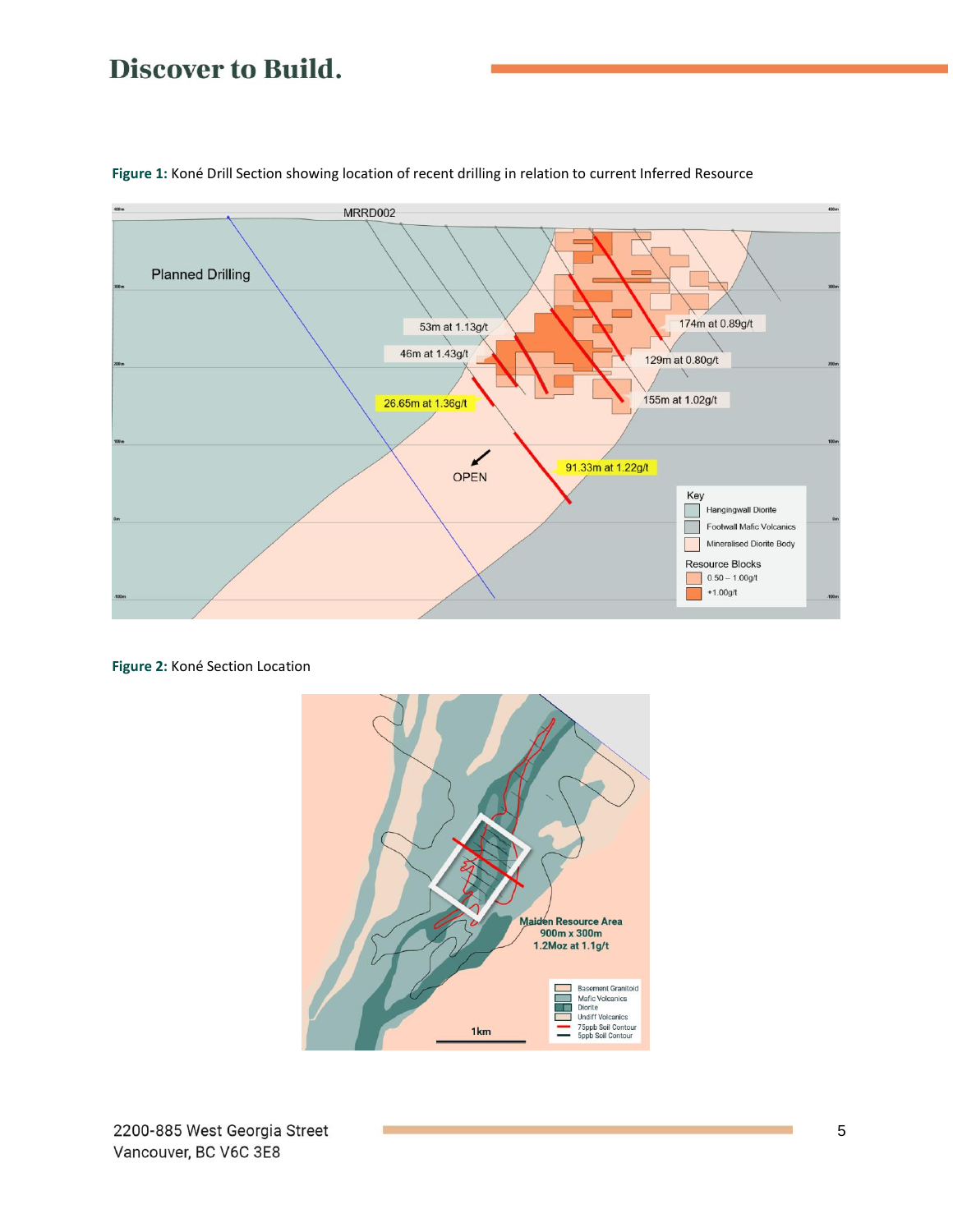

**Figure 3:** Petit Yao Discovery Location and Djelisso Permit Application area